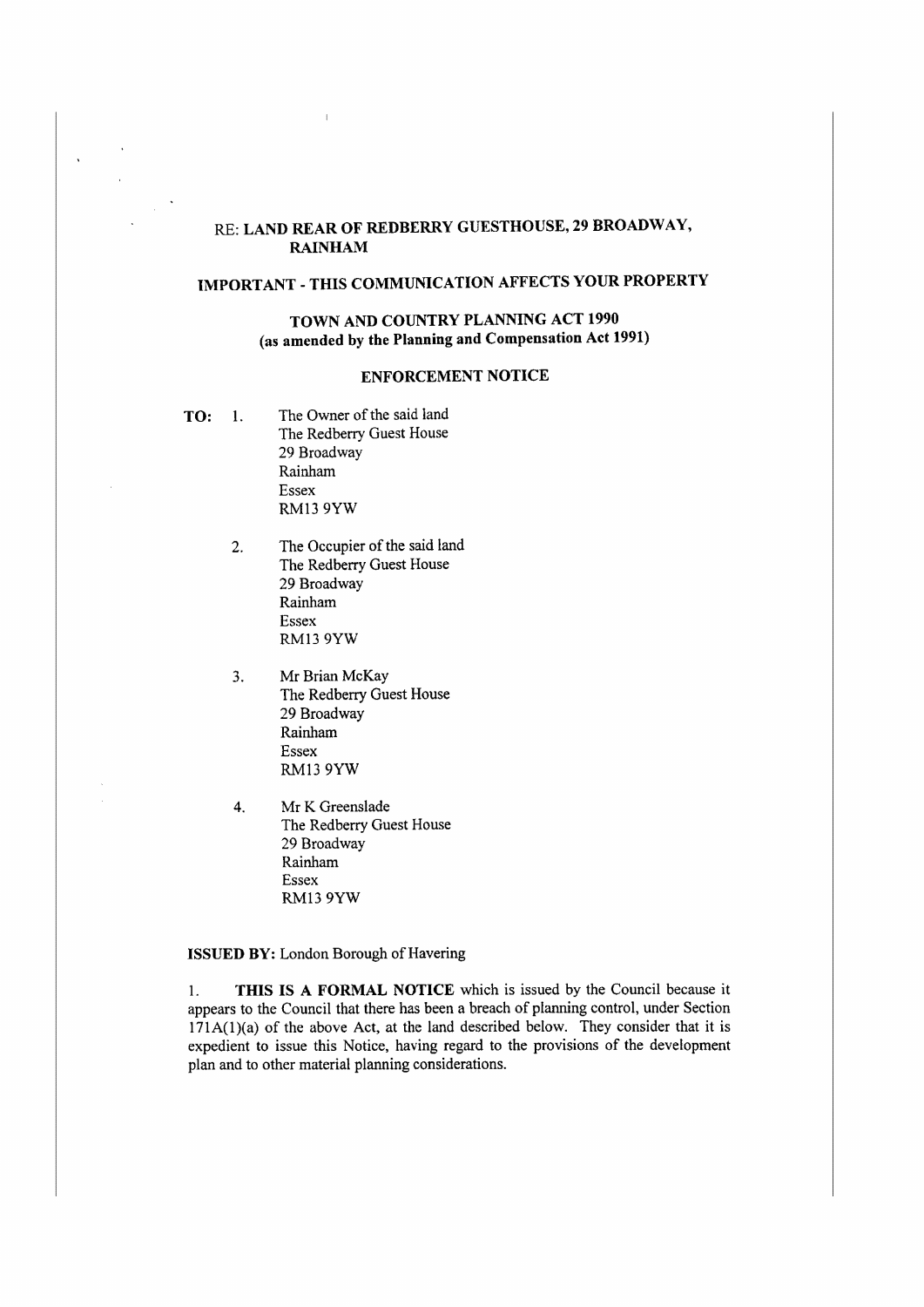## 2. **THE LAND AFFECTED**

The land at the rear of Redberry Guest House, 29 Broadway, Rainham shown hatched black on the attached plan "A''.

# 3. **THE BREACH OF PLANNING CONTROL ALLEGED**

Without planning permission a material change of use of the said land from no authorised use to residential use (in caravans) and storage of portakabin and touring caravans.

## 4. **REASONS FOR ISSUING THIS NOTICE**

It appears to the Council that the above breach of planning control has occurred within the last ten years. The unauthorised use is detrimental to the setting of this Grade II Listed Building, to the environment of the Rainham Conservation Area and fails to either preserve or enhance the Conservation Area's special character or appearance. It disturbs the neighbours through noise, traffic movement and car parking and is unsightly in such an area. The Council do not consider that planning permission should be given, because planning conditions could not overcome these problems.

In making its decision to issue this Notice the Council considered that the unauthorised use is contrary to the following policies of the Havering Unitary Development Plan : policies ENV1 (Developments of a high standard), ENV2 (Monitoring of Environmental Quality), ENV3 (Preserve and Enhance the Character and Appearance of the Conservation Areas) and ENV4 (Special Policies Relating to Listed Buildings etc)

# 5. **WHAT YOU ARE REQUIRED TO DO**

(i) Stop using the land for residential use (in caravans)

*Time for compliance: two months from the effective date ofthis notice.* 

(ii) Stop using the land for the storage of a portakabin and caravans.

Time for compliance: two months from the effective date of this notice.

(iii) Remove from the land the portakabin and caravans and restore the site to its former condition to the satisfaction of the Local Planning Authority

Time for compliance: two months from the effective date of this notice.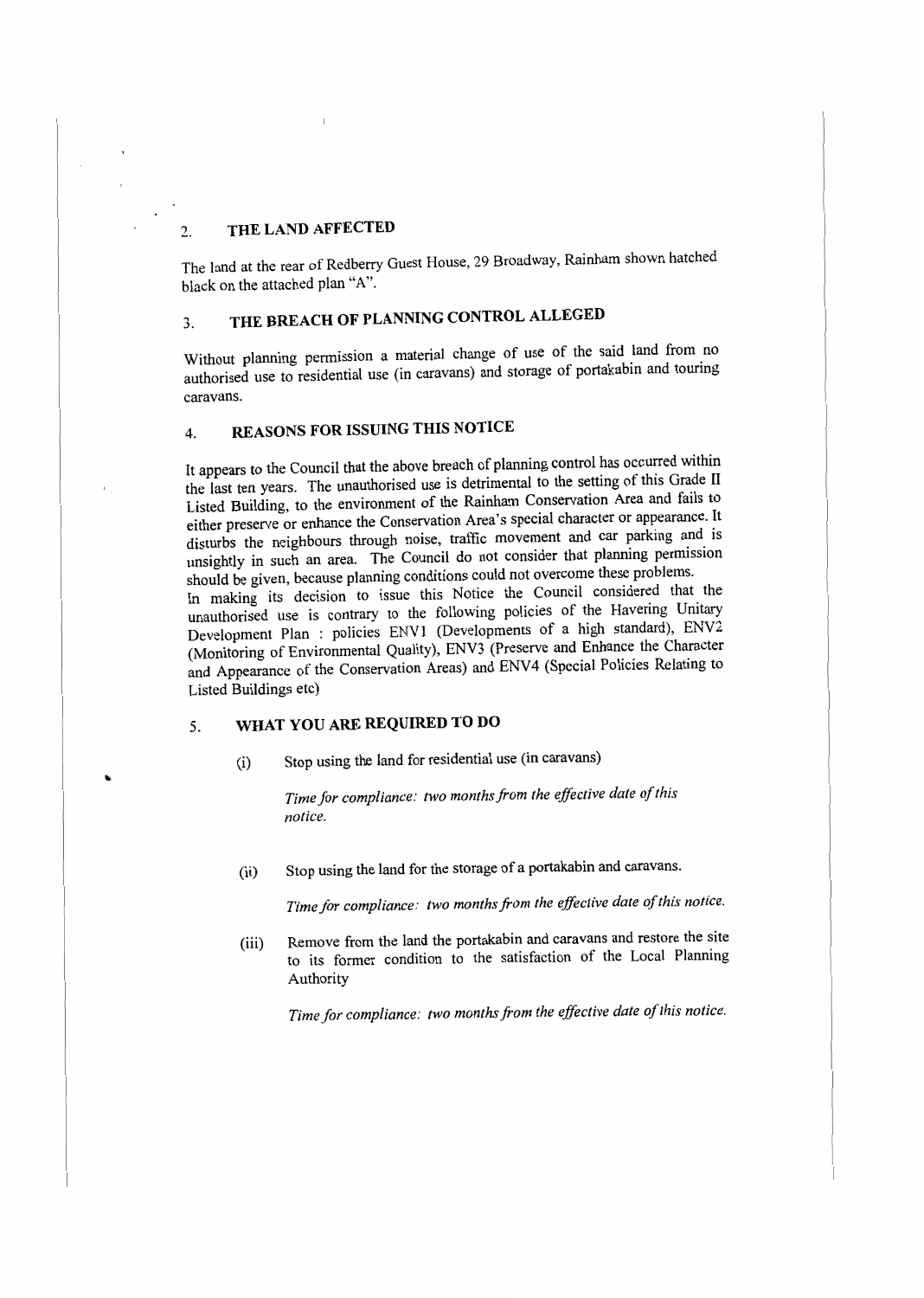### 6. **WHEN THIS NOTICE TAKES EFFECT**

This Notice takes effect on 7 July 2003, unless an appeal is made against it beforehand

Dated: 21 May 2003

Signed:

Authorised Officer

on behalf of London Borough of Havering Town Hall Main Road Romford RMl JBD

#### **YOUR RIGHT OF APPEAL**

You can appeal against this Enforcement Notice to the Secretary of State by the 7 July 2003. Further details are given in the attached explanatory note.

#### **WHAT HAPPENS IF YOU DO NOT APPEAL**

If you do not appeal against this Enforcement Notice, it will take effect on 7 July 2003 and you must then ensure that the required steps for complying with it, for which you may be held responsible, are taken within the period specified in the Notice.

**FAILURE TO COMPLY WITH AN ENFORCEMENT NOTICE WHICH HAS TAKEN EFFECT CAN RESULT IN PROSECUTION AND/OR REMEDIAL ACTION BY THE COUNCIL.**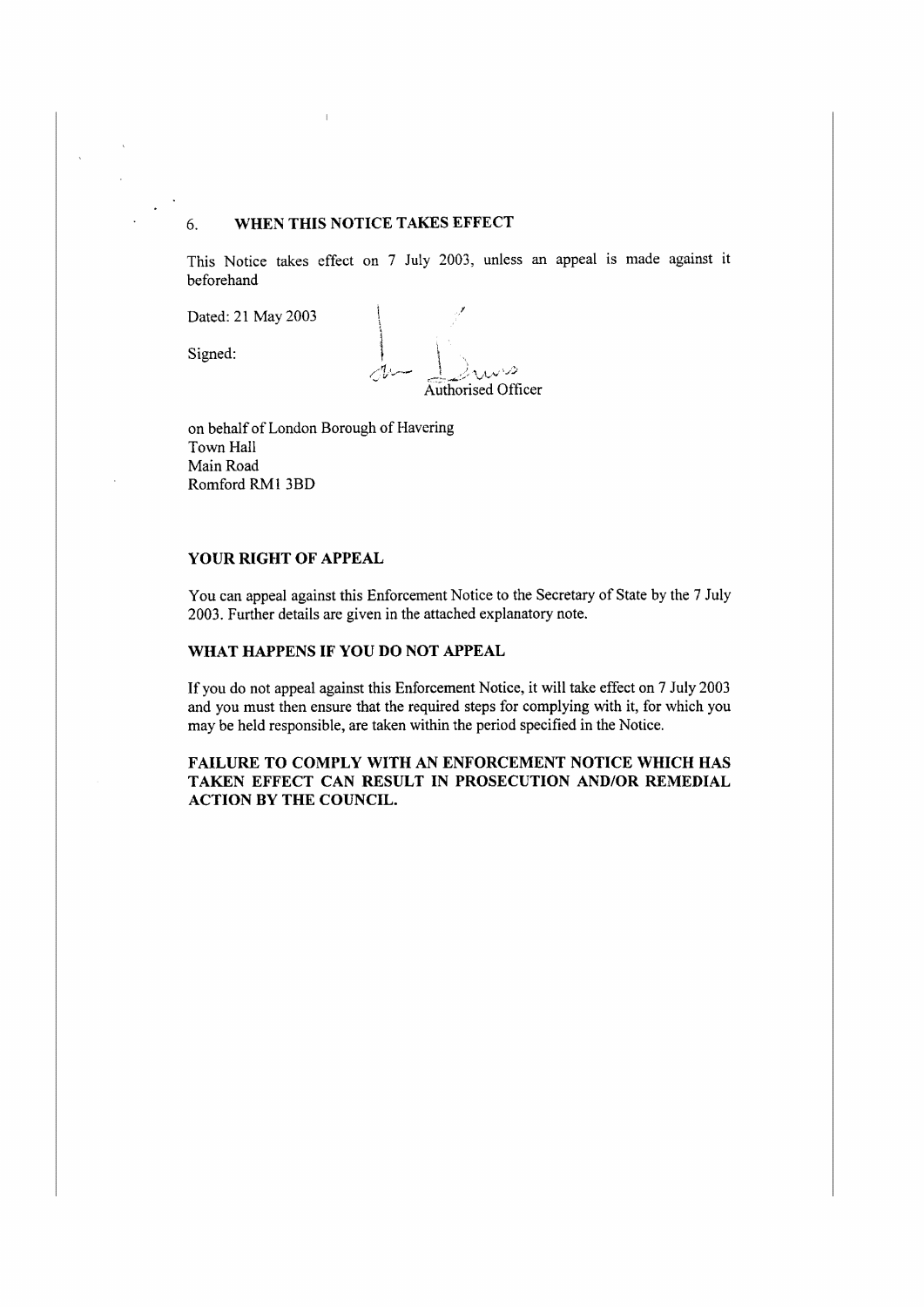#### **EXPLANATORY NOTES**

#### **STATUTORY PROVISIONS**

A summary of Sections 171A, 171B and 172 to 177 of the Town and Country Planning Act 1990 (as amended) is enclosed with this Notice.

# **YOUR RIGHT OF APPEAL**

You can appeal against this Notice, but any appeal must be in writing and received, or posted (with the postage paid and properly addressed) in time to be received in the ordinary course of the post, by the Secretary of State before 7 July 2003. The enclosed booklet "Enforcement Appeals - A guide to Procedure" sets out your rights. Read it carefully. If you appeal you should use the enclosed appeal forms. Two copies are for you to send to the Secretary of State if you decide to appeal. The other is for you to keep as a duplicate for your own records. You should also send the Secretary of State a copy of the Enforcement Notice.

#### **GROUNDS OF APPEAL**

The grounds of appeal are set out in Section 174 of the Town and Country Planning Act 1991 and arc also set out on page 2- 5 the enclosed appeal forms.

#### **PLANNING APPLICATION FEE**

Should wish to appeal on ground (a) - that planning permission should be granted for the unauthorised use - then a fee of £220 is payable both to the Secretary of State and to the Council. If the fees are not paid then that ground of appeal will not be valid.

#### **STATEMENT ON GROUNDS OF APPEAL**

You must submit to the Secretary of State, either when giving notice of appeal or within 14 days from the date on which the Secretary of State sends him a notice so requiring him, a statement in writing specifying the grounds on which you are appealing against the enforcement notice and stating briefly the facts on which you propose to rely in support of each of those grounds.

#### **RECIPIENTS OF THE ENFORCEMENT NOTICE**

The names and addresses of all the persons on whom the Enforcement Notice has been served are:

1. The Owner of the said land The Redberry Guest House 9 Broadway Rainham Essex RM13 9YW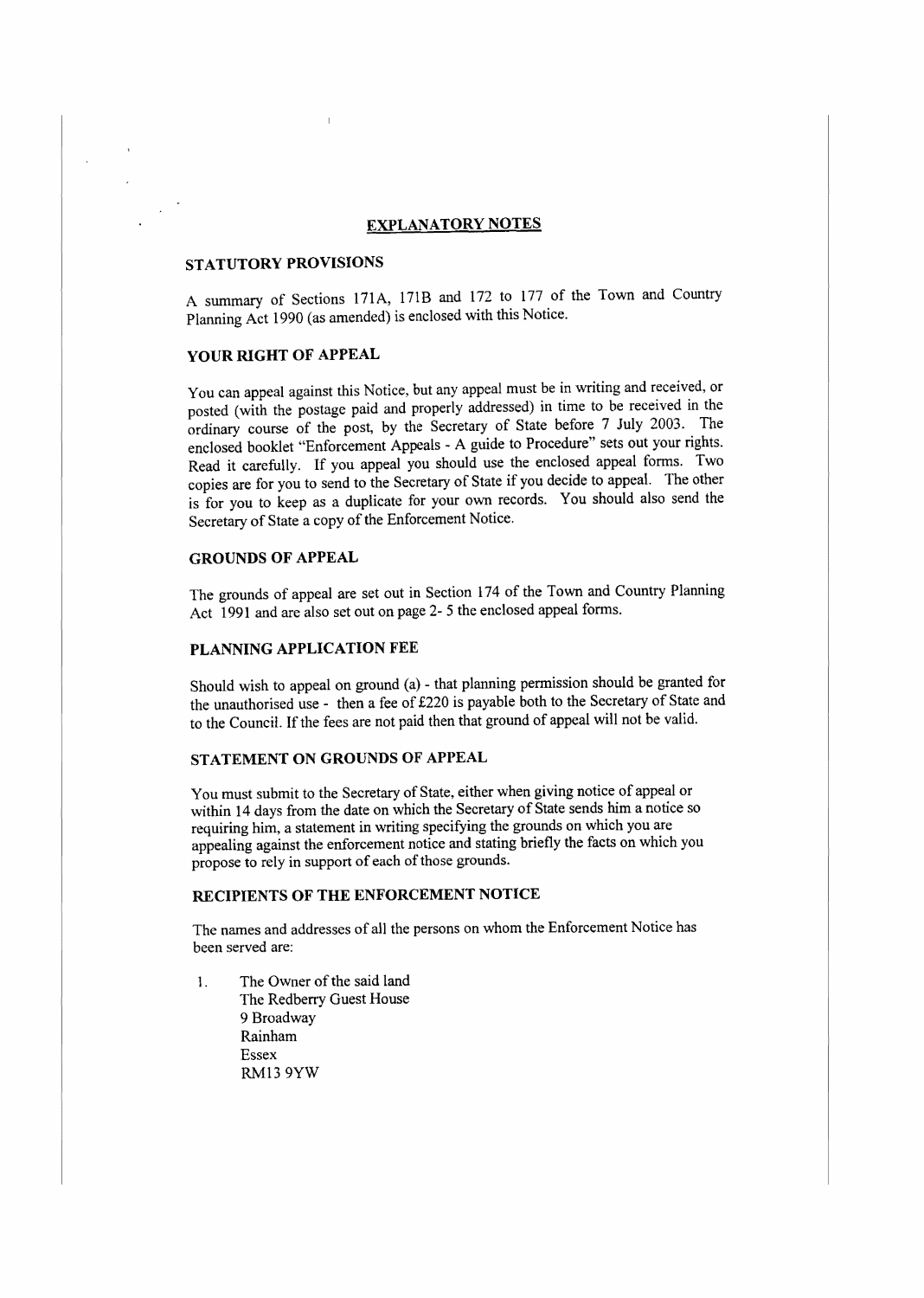$2.$ The Occupier of the said land The Redberry Guest House 9 Broadway Rainham Essex RM13 9YW

 $\bar{\mathbf{r}}$ 

 $\overline{\phantom{a}}$ 

 $\ddot{\phantom{a}}$  $\Delta$ 

 $\bar{\mathcal{A}}$ 

 $\bar{\rm I}$ 

- 3. Mr Brian McKay The Redberry Guest House 29 Broadway Rainham Essex RM13 9YW
- 4. Mr K Greenslade The Redberry Guest House 9 Broadway Rainham Essex **RM13 9YW**